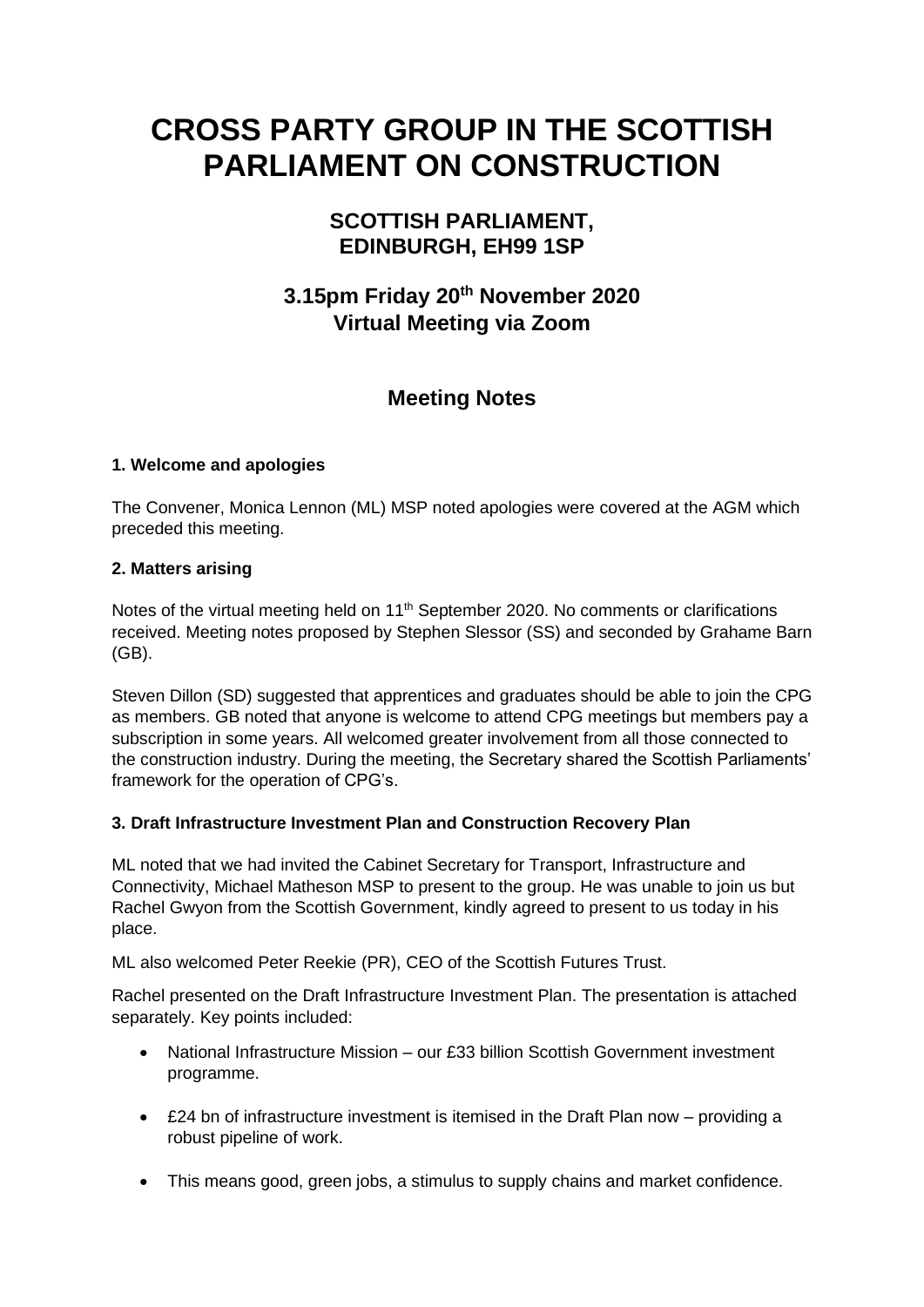- A new common investment hierarchy is proposed that will support the coherence of our whole infrastructure programme.
- We are already investing over £450 million in maintenance in 2020-21 and will work towards doubling this level over the next 5 years, addressing backlogs. This is expected to benefit Scotland based SME's.

PR delivered a verbal presentation on the Construction Recovery Plan which was published on 6<sup>th</sup> October. Key points:

- The Construction Leadership Forum (CLF): a new collaborative partnership between the Scottish Government and the Construction Industry developed the re-start plan in May 2020. This saw the gradual re-opening of the industry from early June.
- The CLF published a draft recovery plan in August, with feedback from industry leading to the recovery plan being published in October. This is intended to help the industry to rebuild better. The immediate need is for its clients across the public, private and domestic sectors to continue to buy construction industry products and services
- The plan works towards maximising support for employers and employees and establishing new ways of working to manage infection control, health and safety and shared learning opportunities.
- There are immediate, short, medium and longer term initiatives in it. The recovery plan will be flexible and able to respond to industry needs and economic conditions going forward.
- There are five themes areas for action, each with a sub-group to develop progress. These are: Pipeline and commercials, skills and workforce, supply chain resilience and capability, transformation and industry data and insight.

A Q & A session and discussion followed both presentations. Local authority budget deficits, the NHS and healthcare facilities being key areas. PR noting that an executive group has been set up to monitor progress on the implementation of the recovery plan.

John McKinney (JM) noting that the skills shortages in the industry need to be addressed if Scotland is going to de-carbonise its building stock. PR added that as expenditure shifts towards enhancing existing assets, the growing pipeline of work will give industry more confidence to invest in and train new workers.

Elliot Robertson (ER) asked if the £5 billion city region and regional growth deals in the infrastructure investment plan will be new spend. ML expressed concerns about the future of office spaces in town centres and the impact on local economies across Scotland.

#### **4. Any other business**

No items.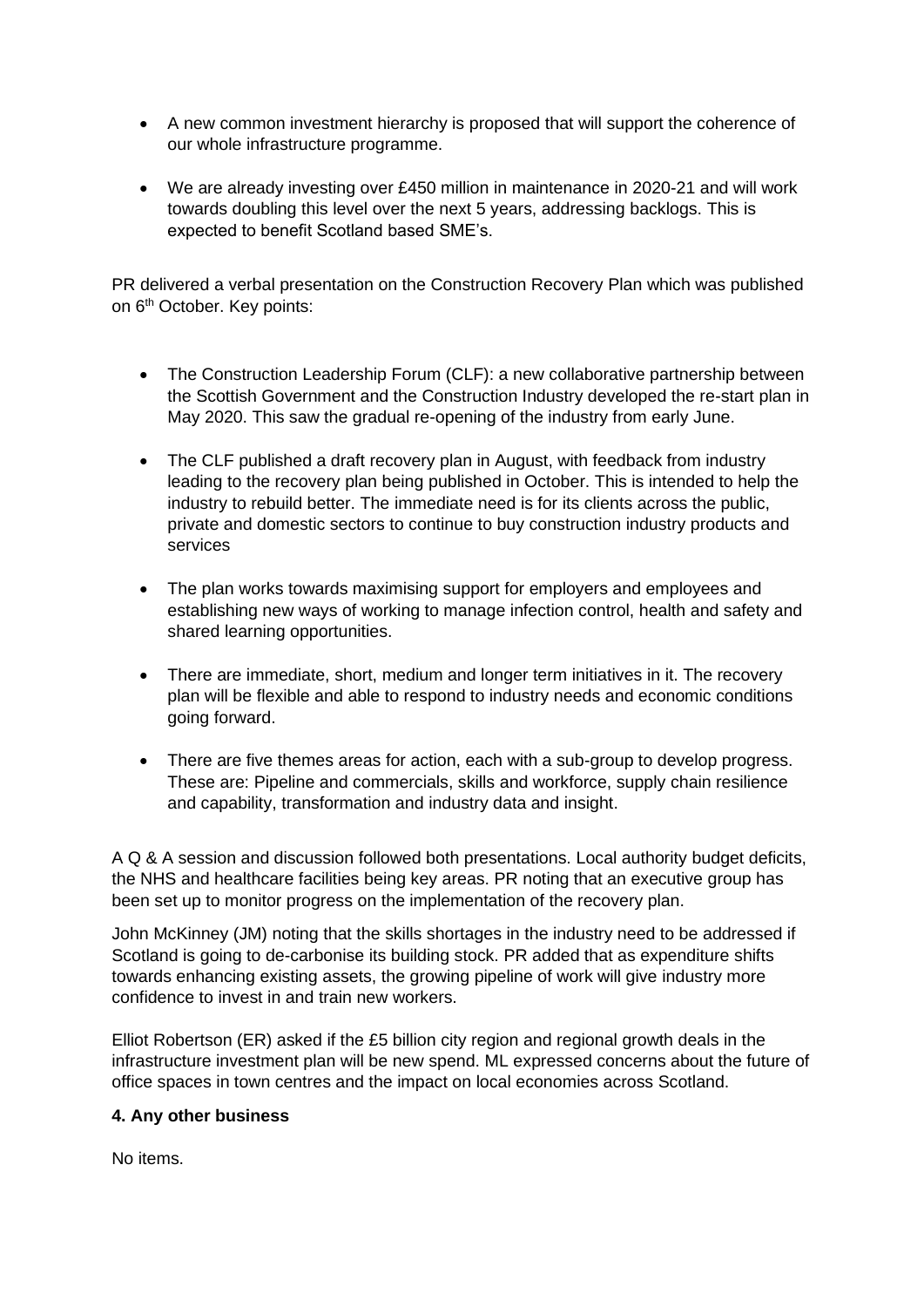## **5. Date of Next Meeting**

To be confirmed but will be in late January or early February 2021.

ML thanked everyone for their attendance and contributions to the discussion and closed the meeting.

List of attendees at the virtual meeting on 20<sup>th</sup> November.

**MSP attendees:** Monica Lennon MSP**,** Alexander Burnett MSP **Non-MSP attendees** 

| <b>Forename</b> | <b>Surname</b>  | <b>Company/Representing</b>                         | <b>CPG Members Noted</b>           |
|-----------------|-----------------|-----------------------------------------------------|------------------------------------|
| Stephen         | Slessor         | <b>Morrison Construction</b>                        |                                    |
| Grahame         | <b>Barn</b>     | <b>CECA Scotland &amp; CPG</b>                      | <b>CPG Member</b>                  |
|                 |                 | Treasurer                                           |                                    |
| Cara            | Hilton          | <b>CECA Scotland</b>                                | <b>CPG Member</b>                  |
| Gordon          | Nelson          | <b>FMB &amp; CPG Secretary</b>                      | <b>CPG Member</b>                  |
| Hector          | Macaulay        | <b>Balfour Beatty</b>                               |                                    |
| lain            | McCaskey        | <b>Building Engineering Services</b><br>Association | <b>CPG Member</b>                  |
| John            | Kane            |                                                     |                                    |
| John            | McKinney        | <b>Scottish Contractors Group</b>                   | <b>CPG Member</b>                  |
| John            | Gaskell         | <b>DWF LLP</b>                                      |                                    |
| Michael         | Lennox          | <b>CITB</b>                                         | <b>CPG Member</b>                  |
| Peter           | Reekie          | <b>Scottish Futures Trust</b>                       | CPG Member - joined on<br>20/11/20 |
| Rebecca         | Passmore        | The Association of Environmental                    | CPG Member - joined on             |
|                 |                 | Clerks of Works                                     | 20/11/20                           |
| Elaine          | <b>Ellis</b>    | <b>Skills Development Scotland</b>                  |                                    |
| <b>Kirsty</b>   | Louise-<br>Hunt | <b>Monica Lennon MSP</b>                            |                                    |
| <b>Barri</b>    | Millar          | <b>Church of Scotland</b>                           | CPG Member - joined on<br>20/11/20 |
| Anne            | Marie-<br>Waugh | <b>Glass and Glazing Federation</b>                 | <b>CPG Member</b>                  |
| Arthur          | McIvor          | <b>Energy and Utility Skills</b>                    | CPG Member - joined on<br>20/11/20 |
| Asim            | Afzal           | <b>Band K</b>                                       |                                    |
| Elliot          | Robertson       | <b>Robertson Construction</b>                       |                                    |
| Fiona           | Hodgson         | <b>SNIPEF</b>                                       | <b>CPG Member</b>                  |
| Gareth          | Lonie           | Association for Consultancy &<br>Engineering        | <b>CPG Member</b>                  |
| Gemma           | Gourlay         |                                                     |                                    |
| Rita            | Singh           | Kingspan                                            |                                    |
| Robert          | Ogg             |                                                     | <b>CPG Member &amp; Speaker</b>    |
| Stephen         | <b>Dillon</b>   | Unite the Union                                     | <b>CPG Member</b>                  |
| Rachel          | Gwyon           | <b>Scottish Government</b>                          | Speaker                            |
| William         | Crowe           | Institution of Structural Engineers                 | <b>CPG</b> Member                  |